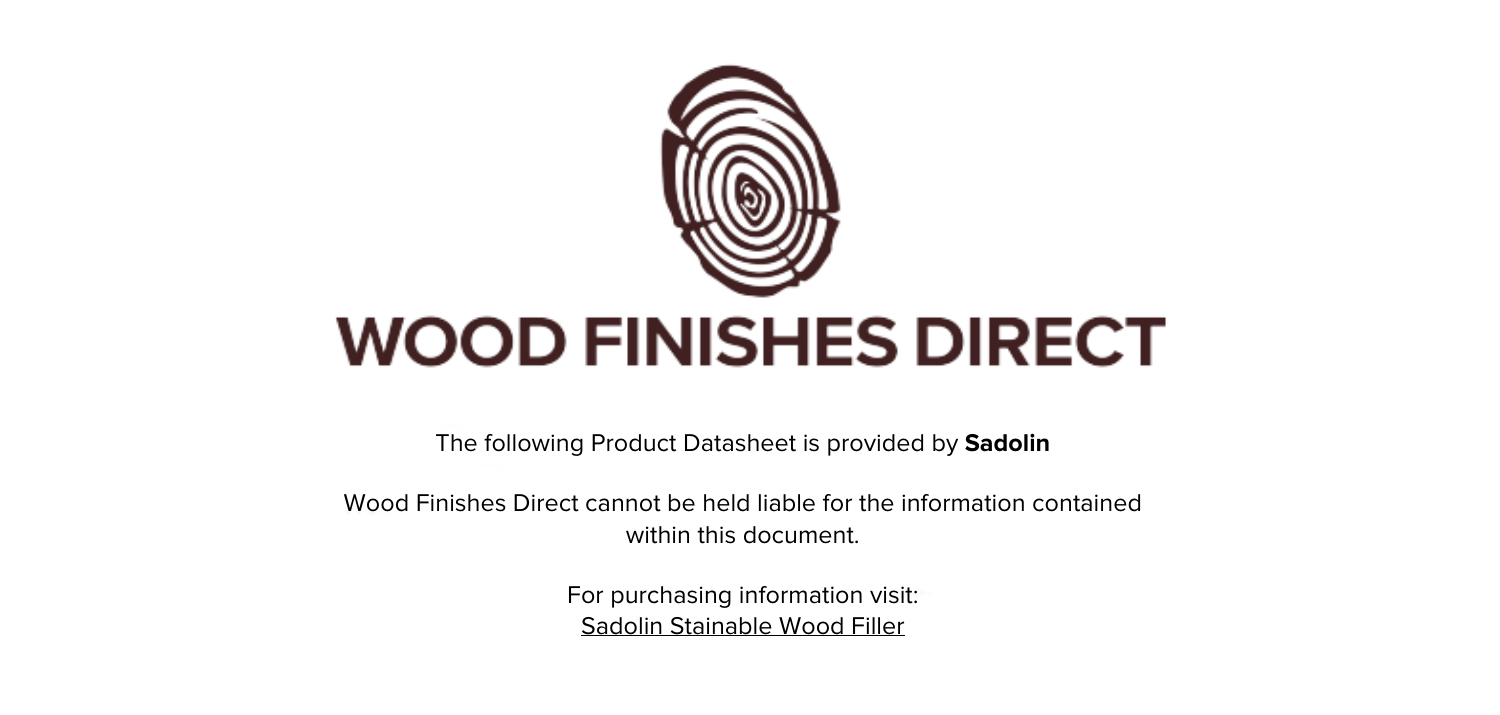## **Stainable Woodfiller**



Sadolin Stainable Woodfiller is an easy to mix and use two pack woodfiller. Specially formulated to accept woodstains therefore providing the perfect match to your wood or woodstain. When cured Sadolin Stainable Woodfiller may be worked as wood.

Can be overcoated with most types of interior and exterior timber coating systems including paints, woodstains and varnishes.

| <b>Properties</b>              |                                                                                                                                                                                                                                                  |
|--------------------------------|--------------------------------------------------------------------------------------------------------------------------------------------------------------------------------------------------------------------------------------------------|
| Composition                    | Styrene free, two-part, high strength polyester wood filler containing mineral particles.                                                                                                                                                        |
| <b>Coating System</b>          | Sadolin Stainable Woodfiller can be overcoated with most types of interior and exterior timber coating systems.                                                                                                                                  |
| <b>Finish</b>                  | When overcoating with translucent products, as with all such products, the final appearance is dependent on a                                                                                                                                    |
|                                | number of factors including the timber species, the relative absorbency of the timber and the filler, and the presence                                                                                                                           |
|                                | of any existing coating. A trial application is recommended prior to the commencement of work.                                                                                                                                                   |
| <b>Recommended Application</b> | Perfect for wood imperfections particularly corner work and holes up to 50mm deep such as knots.                                                                                                                                                 |
| Rate                           |                                                                                                                                                                                                                                                  |
| Drying Time @20°C/65%RH        | Workable: 5 minutes.                                                                                                                                                                                                                             |
|                                | Sandable : 15 minutes, (however, this will depend on the thickness of filler applied).                                                                                                                                                           |
|                                | Coatable : 30 minutes.                                                                                                                                                                                                                           |
| <b>Volume Solids</b>           | Approximately 99%.                                                                                                                                                                                                                               |
| <b>VOC Content</b>             | Not Applicable                                                                                                                                                                                                                                   |
| <b>Flash Point</b>             | Base - 31°C, Hardener - >50°C                                                                                                                                                                                                                    |
| <b>Colour Range</b>            | Natural                                                                                                                                                                                                                                          |
| <b>Container Size</b>          |                                                                                                                                                                                                                                                  |
|                                | Sadolin Stainable Woodfiller is available in 350ml containers (containing base & hardener).                                                                                                                                                      |
| <b>General Information</b>     |                                                                                                                                                                                                                                                  |
|                                | All products should be applied in accordance with the manufacturer's instructions, BS 6150: 2006 and BS 8000: Part                                                                                                                               |
|                                | 1:1989.                                                                                                                                                                                                                                          |
|                                | Crown Paints are unable to guarantee results as we have no control over the conditions under which products are                                                                                                                                  |
|                                | applied.                                                                                                                                                                                                                                         |
| Preparation                    |                                                                                                                                                                                                                                                  |
|                                | Timber surfaces must be suitably prepared, clean, sound and dry. The moisture content should not exceed 18% prior                                                                                                                                |
|                                | to filling. All existing paint, woodstain or varnish must be totally removed from the area to be filled. All timber exhibiting                                                                                                                   |
|                                | signs of decay must be removed and cut back 25mm into sound material, and made good where appropriate. When                                                                                                                                      |
|                                | filling large areas consideration should be given to splicing in new timber sections. After cutting back, treat the area to                                                                                                                      |
|                                | be repaired (and any new timber) with Sadolin Quick Drying Wood Preserver or Sadolin Wood Preserver and                                                                                                                                          |
|                                | allowed to dry fully prior to repairing with Sadolin Stainable Woodfiller. Timber treated with Sadolin Quick Drying                                                                                                                              |
|                                | Wood Preserver can be repaired after 24 hours. When using Sadolin Wood Preserver, allow 72 hours drying time.                                                                                                                                    |
|                                | Extra adhesion may be achieved by inserting clean non ferrous nails or screws to just below the level of the finished<br>surface, and then filling with Sadolin Stainable Woodfiller. Failure to provide a suitable substrate may result in poor |
|                                | adhesion and performance of the repair. When used in accordance with the manufacturers recommendations, and the                                                                                                                                  |
|                                | repaired area is sanded flush, perfect results are achievable.                                                                                                                                                                                   |
| Application                    |                                                                                                                                                                                                                                                  |
| <b>Conditions</b>              | Do not apply if there is a risk of rain, or when air / substrate temperatures are below 8°C or the relative humidity is                                                                                                                          |
|                                | above 80% during application or drying periods. Protect from frost and rain until dry. Failure to meet these                                                                                                                                     |
|                                | requirements may adversely affect the curing, visual quality and durability of the filler.                                                                                                                                                       |
| <b>Initial Procedure</b>       | Sadolin Stainable Woodfiller is supplied in two parts, a can of filler and a tube of hardener. Both components must                                                                                                                              |
|                                | be combined for use. Place filler about the size of a golf ball onto a suitable clean, non porous board, then squeeze                                                                                                                            |
|                                | about 3.5cm of the hardener from the tube and mix with the filler. Ensure the two components are thoroughly blended                                                                                                                              |
|                                | together to a consistent colour. Once mixed, the workable life is approximately 5 minutes @ 20°C. At higher                                                                                                                                      |
|                                | temperatures this time will be reduced, therefore only mix a sufficient amount for immediate requirements.                                                                                                                                       |
| <b>Applying the Product</b>    | For repair work, the mixed material should be applied with a plastic spatula or similar implement, and left sufficiently                                                                                                                         |
|                                | proud of the surface to allow for subsequent machining or sanding. Ensure that the filler is carefully forced into the                                                                                                                           |
|                                | area to be filled in order that all the air is forced out and good contact is made between the filler and the timber. Using                                                                                                                      |
|                                | masking tape to protect the area surrounding the repair will help prevent leaving a 'halo' effect on bare wood and                                                                                                                               |
|                                | make it easier to isolate the working area. Ensure the tape is removed immediately after you have completed the fill                                                                                                                             |
|                                | whilst the product is still workable. For deep fills it may be necessary to build up the product in layers.                                                                                                                                      |
|                                | Perfect for wood imperfections particularly corner work and deep holes up to 50mm such as wood knots. Excess filler                                                                                                                              |
|                                | should be removed after the initial 5 minute curing period using a sharp chisel. During the curing process heat will be                                                                                                                          |
|                                | generated but this does not affect the repair.<br>Allow a minimum of 15 minutes before sanding, however this will depend on the thickness of the filler applied.                                                                                 |
|                                | Coatings can be applied after 30 minutes drying time when the filler will have achieved full hardness.                                                                                                                                           |
|                                |                                                                                                                                                                                                                                                  |